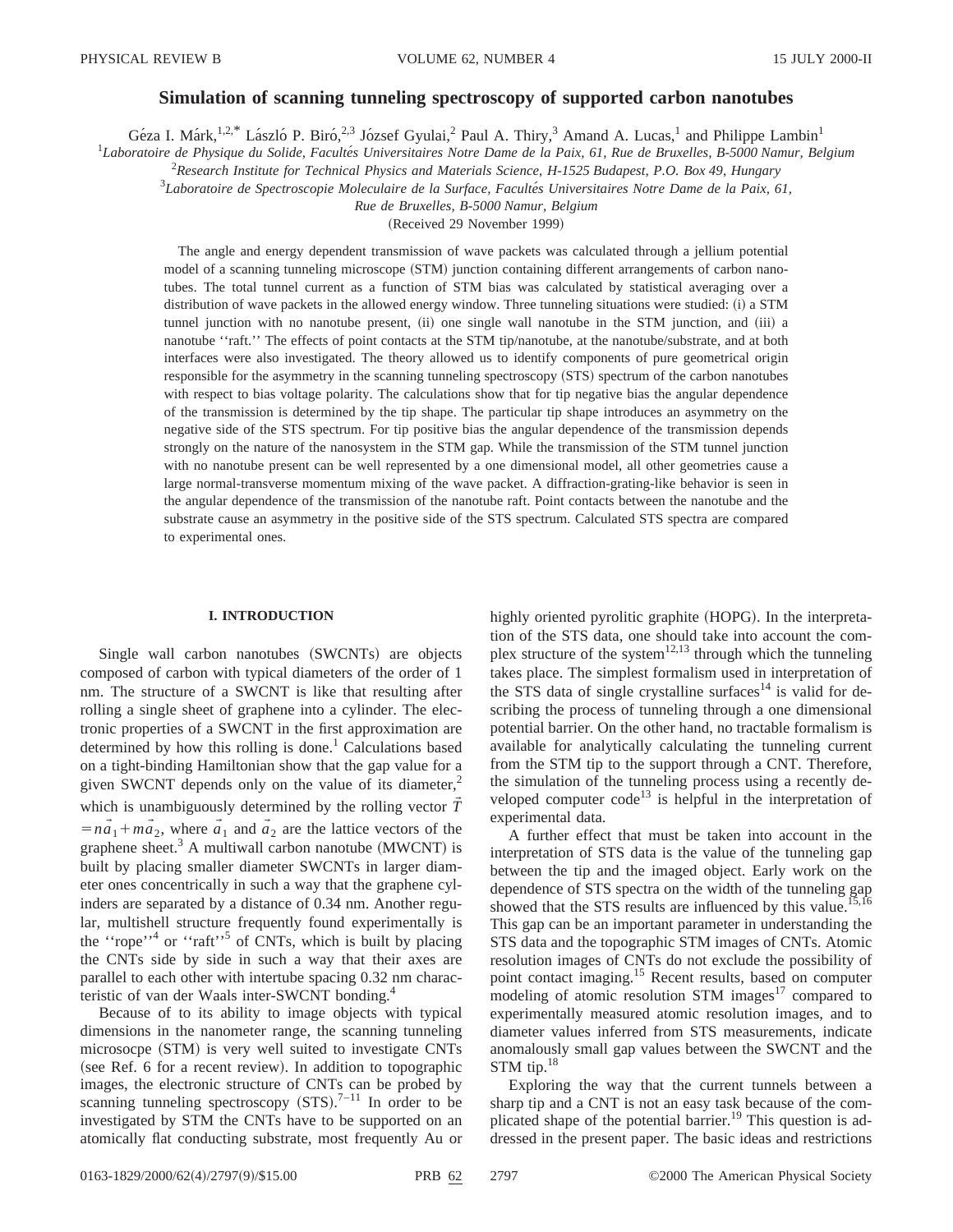of the method developed here are as follows. (i) The tunneling problem is regarded as a problem in potential scattering theory.<sup>20–22</sup> The current density is determined by calculating the scattering of wave packets (WPs) incident on the barrier potential. (ii) The method applies to localized barriers. By localized, we mean situations in which nonperiodic spatial variations of the potential occur only over a finite *interface region* of nanoscopic size. (iii) The initial WPs are constructed from the stationary states of the reservoir from which the WPs are arriving. The initial WP is formed in such a way that its envelope function will have a constant plateau of larger size than the spatial dimension of the interface region. (iv) The total tunnel current at a given STM bias is a statistical average of the tunnel currents for WPs of different allowed incident energies and directions ( $\vec{k}$  vectors) weighted according to the band structure of the two reservoirs.

In this calculation focusing on geometric, point contact, and bias effects we used a simple jellium potential which does not take into account the atomic structure. As shown recently,<sup>23</sup> the self-consistent electronic structure of CNTs represented by the jellium background model compares favorably with parametrized linear combination of atomic orbitals calculations that take atomic structure into account. The absence of atomic structure in the jellium tubes is equivalent to averaging over all chiral angles. At this level of approximation, all CNTs are metallic. This means that our approach is unable to deal with semiconducting CNTs at low bias potential.

The calculations were done for a two dimensional  $(2D)$ barrier model. While this neglects some important effects, e.g., the spread of the charge along the tube, which may be important for metallic tubes, a 2D calculation with readily available computer resources makes it possible to explore the essential phenomena governing the incident angle dependence of transmission through supported nanostructures. Such phenomena cannot be studied in the framework of 1D models. In the detailed discussion below we always note when 3D effects are expected to modify a particular feature qualitatively.

In the present paper the effects arising from tip geometry and tip polarity are investigated. Furthermore, the possible effects of point contact at the STM tip/CNT, at the CNT/ substrate, and at both interfaces are modeled. The effect produced by placing regular arrangements (rafts) of CNTs under the STM tip are simulated. The raft geometry is used to mimic an ordered two dimensional array of nanotubes on a flat substrate. It is assumed that the intertube interaction in CNT rafts is similar to that found in nanotube ropes.

The organization of the paper is as follows. In Sec. II the tunnel barrier is constructed for an STM junction containing the different arrangements of CNTs and point contacts. Section III gives an outline of the wave packet dynamical method of calculating the tunnel current. In Sec. IV numerical results are presented for the angle and energy dependence of the transmission probability and for the tunnel current as a function of STM bias. Section V is devoted to discussion of the results.

Hartree atomic units are used in all formulas unless where explicit units are given. SI units are used, however, in all the figures and numerical data.



FIG. 1. Model system. The lower half plane, middle ring, and hyperbolic protrusion on the upper half plane show the vertical cross sections of the support, nanotube, and tip, respectively. The effective surface (broken line) is  $0.071$  nm outside the geometric surface (full line). The arrow labeled  $k_0$  shows the incidence direction of the incoming wave packet.  $\vec{j}_{prob}$  is measured along the dotted line in the tip bulk. The particular wave packet and measuring line position is for a tip positive situation. In the tip negative case the wave packet is approaching the tunnel junction from the tip bulk and  $\vec{j}_{\text{prob}}$  is measured in the support bulk. All dimensions are in nomometers.

#### **II. BARRIER MODEL**

The model system is shown in Fig. 1. It is infinitely long in the *y* direction. The geometrical and material parameters of the CNT and the tip are the same as in Ref. 13. The CNT is modeled by a cylinder of 0.5 nm radius floating above the support at a distance of 0.335 nm. The STM tip is taken as a hyperbolic cylinder of 0.5 nm apex radius and 15° aperture angle. The effective surface of these objects is assumed to be  $0.071$  nm outside their geometric surface (defined as a smooth surface matching the nuclear skeleton of the surface atoms). The tip-CNT and CNT-support point contacts when considered are represented by 0.2 nm wide conducting channels. The potential barrier  $V(\vec{r})$  is composed of a jellium potential  $V_{jell}(\vec{r})$  which models the binding of the electrons in the objects and of the electrostatic potential  $V_{elstat}(\vec{r})$  arising from applied STM bias. The jellium potential is zero outside the effective surfaces of the electrodes and  $-9.81$  eV inside.<sup>13</sup> The electrostatic potential is calculated by the capacitance matrix method.<sup>24,25</sup> Although this method is capable of handling the contact potential also, in the present calculation the contact potential is zero because all objects are assumed to have the same material parameters.

# **III. WAVE PACKET DYNAMICAL CALCULATION OF TUNNEL CURRENT**

The quantum mechanical tunneling probability is calculated<sup>13</sup> from the time dependent scattering<sup>26</sup> of a WP on the potential barrier  $V(\vec{r})$ .

#### **A. Choice of initial wave packet shape**

To eliminate the effect of the particular WP shape on the resulting tunneling probability, the WP should have a constant plateau when arriving at the interface region. Using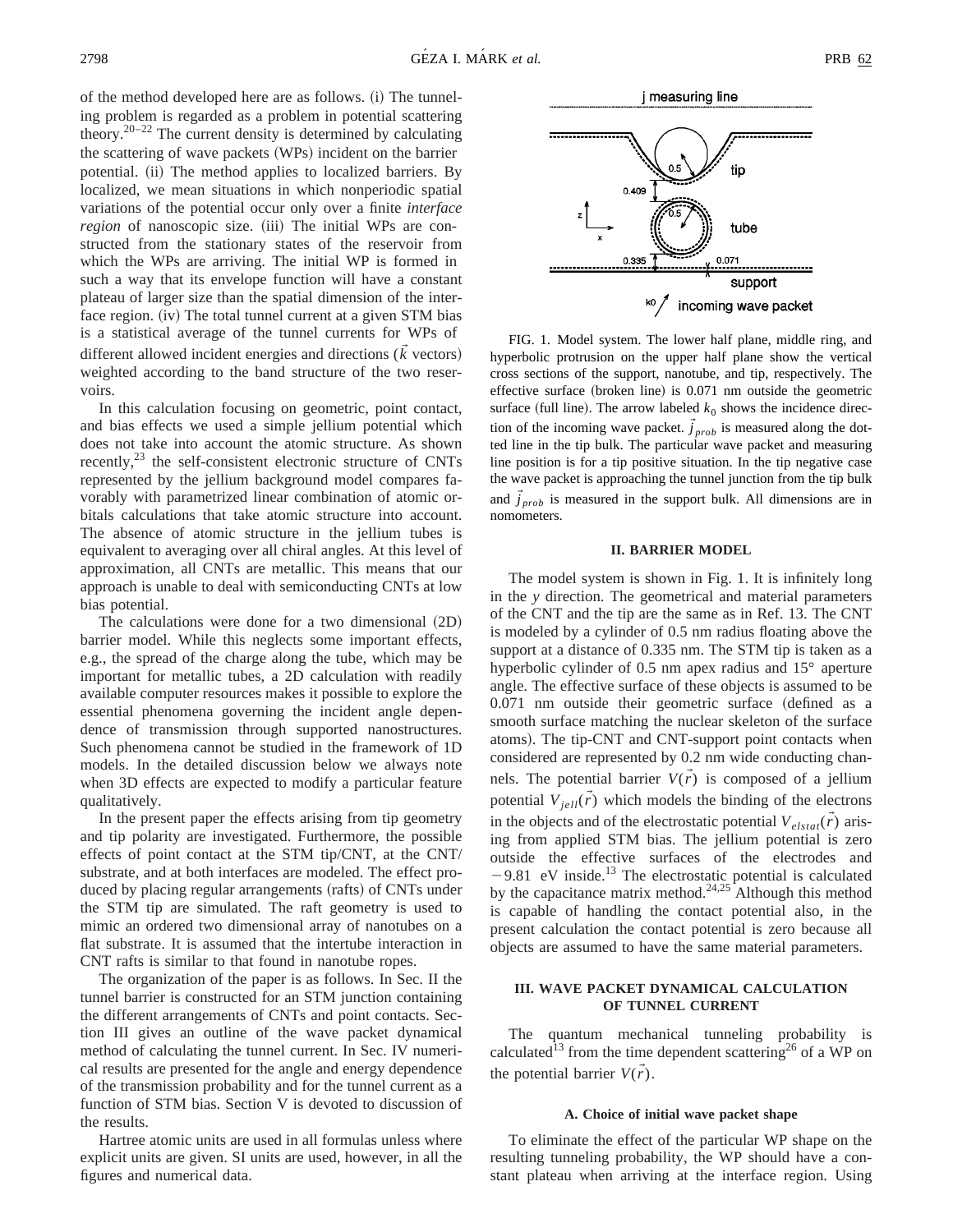conventional Gaussian WPs this could be achieved with any desired accuracy by using a lateral spread  $\Delta x \geqslant W_T$  where  $hW_T$  is the largest full width at half maximum of the tunneling channel. This approximation was used in Ref. 13 where we modeled a STM measurement having  $hW_T$  around 0.1– 0.2 nm, a typical minimum achievable value with sharp tips.<sup>20</sup> In the case of CNT rafts, however, the characteristic size of the tunneling region is much larger, which would require the use of a Gaussian WP with fairly large  $\Delta x$  that would subsequently require a fairly large spatial mesh. To avoid this difficulty in the present work, the WP was a *truncated plane wave*, which has a plateau of constant probability density larger than the interface region. Such a WP can be constructed as a convolution of a Gaussian with a square window function. To compensate for the effect of the distortion of the plateau during the time development of the WP a backward time propagator is used to construct the initial state:

$$
\psi_0(x,z) = N(a,d_1,d_2)\hat{P}_{t_0}
$$
\n
$$
\times \left[ \int_{d_1}^{d_2} \exp\left(-\frac{(x'-x)^2}{a^2} + ik_x x\right) dx'\right]
$$
\n
$$
\times \exp\left(-\frac{(z-z_0)^2}{a^2} + ik_z z\right),
$$
\n(1)

where  $d_1 = -1.52$  nm, $d_2 = 1.52$  nm, $a = 0.529$  nm, and *N* is a normalization constant. By the free space propagator  $\hat{P}_{t_0}$ the truncated plane wave is backward propagated in time by an amount  $t_0 = (z_0 - z_{interf})/v_z$  where  $z_0$  is the initial *z* position of the center of the WP, *zinterf* is the *z* position of the first tunneling interface, and  $v_z = k_z$  is the *z* component of the group velocity. The initial position  $z_0$  was chosen to make the probability density of the initial WP negligible in the interface region.

#### **B. Tunneling probability**

The tunneling probability for a given initial WP is determined in the same way as described earlier. $13$  Hence only a brief summary of the method is given below. The  $\psi(x, z, t)$ time dependent wave function is computed from the time dependent 2D Schrödinger equation by the *split operator* Fourier transform method.<sup>27-29</sup> The probability current density  $\vec{j}_{prob}(x, z, t)$  is calculated along a horizontal line (see Fig. 1) inside the tip (support) bulk for tip positive (negative) bias for each time step. Line integration of  $\vec{j}_{\text{prob}}(x, z, t)$  along this line of constant *z* gives the probability current  $I_{prob}(t)$ and the tunneling probability is  $P_{WP}(\vec{k}) = \int_0^{\tau_{max}} I_{prob}(t) dt$ . Calculation is performed until the subsequent change of  $P_{WP}$ becomes negligible.

#### **IV. RESULTS**

## **A. Angle dependent transmission for zero bias**

Figure 2 shows angle dependent transmission probabilities  $P(\theta)$  as a function of the incidence angle  $\theta$ , which is defined as the angle of the wave vector  $\vec{k}_0 = (k_{x0}, k_{z0})$  of the initial WP  $[cf. Eq. (1)]$  measured relative to the normal di-



FIG. 2. Transmission probability for the (a) STM tunnel junction with no nanotube present and (b) STM junction shortcut by a point contact. Full (broken) line is for tip positive (negative) case. Model barrier geometry (effective surfaces) is shown in the inset. Note that the vertical scale of the two graphs is different by a factor of 40.

rection (see Fig. 1). Calculations were performed for different number of CNTs:  $(a)$  for a STM tunnel junction with no  $CNT$  present,  $(b)$  for one CNT, and  $(c)$  for three CNTs (modeling a CNT raft). In addition we studied the effect of the point contacts in the tip-CNT and CNT-support tunnel junctions. For each barrier the angle dependent transmission was calculated for WPs incident from the support  $[P_+(\theta)]$ , tip positive, solid curves] and for those incident from the tip  $[P_-(\theta)]$ , tip negative, dashed curves. For these vanishingly small bias calculations the incident WP energy was fixed to  $E=E<sub>F</sub>=5$  eV. To check the consistency of the results the angular integral of the transmission probability was calculated for each curve. The integral values for tip positive and tip negative infinitesimal biases were found to agree within 5%, as they should. Because the  $P(\theta)$  curves were calculated for only 13 equidistant angle values, we should not expect a better consistency.

#### *1. Tunneling vs point contact*

Figure 2(a) shows the  $P_+^{tunnel}(\theta)$  and  $P_-^{tunnel}(\theta)$  functions for a STM tunnel junction with no CNT present.  $P_+^{tunnel}(\theta)$ will be our reference curve in the following discussion. As we will see in Sec. IV B this curve is very similar to the angular dependence of the tunneling probability for a planeplane barrier. For increasing angle the tunneling probability decreases because of the decreasing normal momentum of the WP. By contrast,  $P_{-}^{tunnel}(\theta)$  shows a plateau with a shallow minimum around normal incidence. This plateau is caused by the vortices of the probability current density for waves incident from the bulk of the tip.<sup>21,22</sup> The vortices also strongly influence the probability density as shown in Fig. 3. Figure  $2(b)$  shows the influence of a point contact  $(0.2 \text{ nm})$ wide conducting channel) which connects the tip apex to the support. The most obvious effect is the increase of the transmission probability by a factor of about 40. The  $P_+(\theta)$  angular dependence is also modified. This is the consequence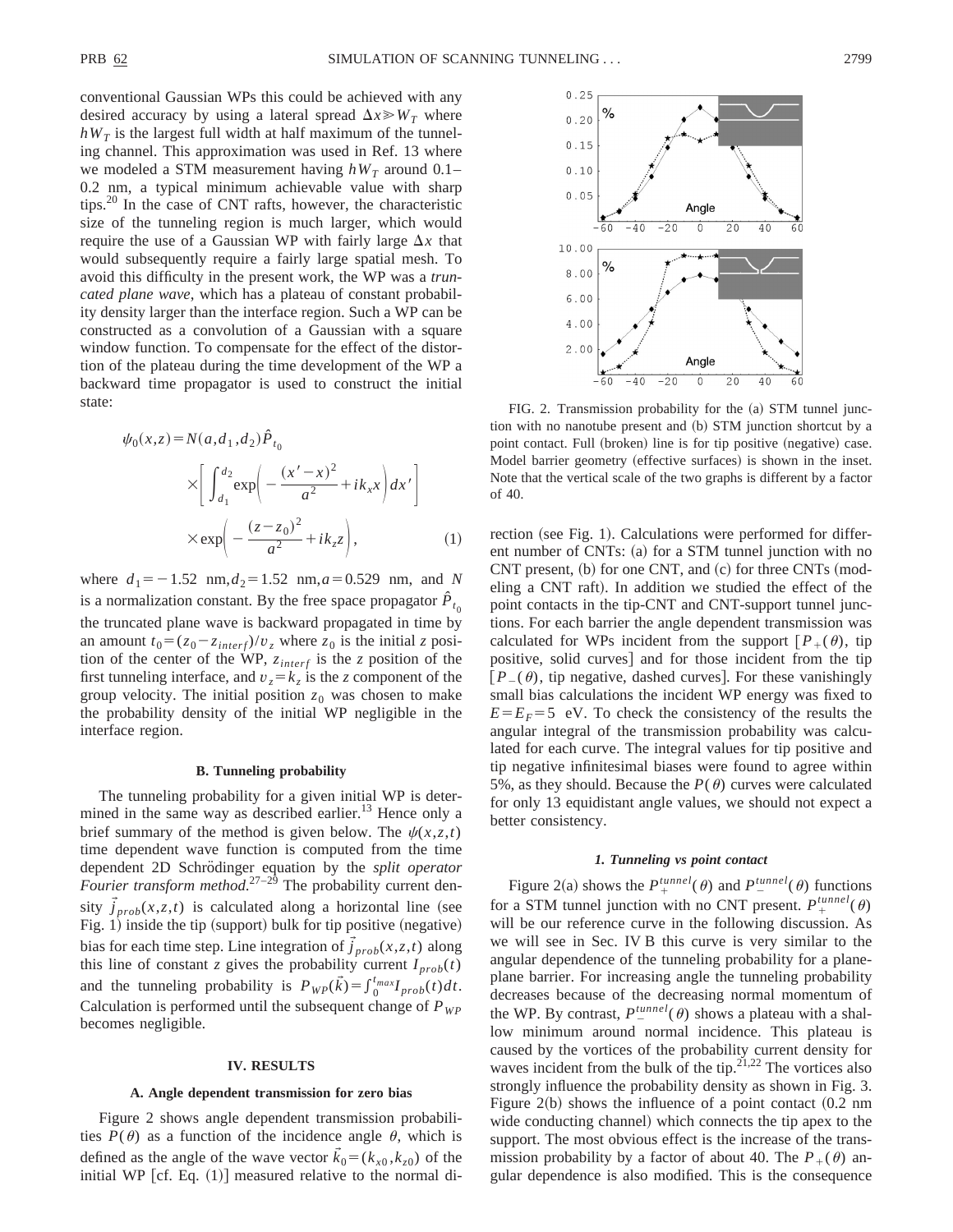

FIG. 3. Influence of probability current vortices inside the tip bulk on the time averaged probability density. The solid dark lines show the effective surfaces of the objects. Width of the presentation window is 5.76 nm. Darker gray shades correspond to larger probability density. A nonlinear gray scale was chosen to facilitate clearer presentation of both the vortices inside the tip and the small density in the support region due to the tunneled-through part of the wave packet.

of switching from tunneling to ballistic flow through the narrow conducting channel. The angular dependence of  $P_{-}^{point\ contact}(\theta)$ , however, is very similar to the tunneling case apart from the overall increased magnitude. There is a drop of the tunneling probability at around 25° which can be attributed to the narrow aperture angle of the tip. This is simply because WPs incident at large angles from the tip bulk cannot enter the apex. This wave guide effect can be even more pronounced in real experimental situations where the end of the tip has a needlelike shape on the nanometer

scale. The functional form of the plateau in  $P_{-}^{point\ contact}(\theta)$ is still influenced by the probability vortices inside the tip apex. For small  $\theta$  values  $P_{-}^{point\ contact} > P_{+}^{point\ contact}$  because the tip apex collects the probability waves like a funnel. In the tunneling case this effect is suppressed because these collected waves have a wide angular distribution due to the multiple internal reflections inside the tip apex, and the tunnel effect strongly selects only the normal momentum components in contrast to the point contact where no such self-selection occurs [cf. the  $P_+(\theta)$  curves for the two cases].

## *2. Nanotubes in the tunnel gap*

In Fig. 4 angle resolved transmission probabilities are shown for one CNT (left graphs) and a CNT raft (right graphs) placed in the STM gap. The raft is modeled by three tubes. In the upper row there is no point contact, in the middle row there is a point contact between the tip and the  $tube(s)$  and the lower row shows a situation with point contacts between both the tip and tube(s), and between the tube(s) and its support. The main functional form of  $P_-(\theta)$ is similar in each case. This is so because  $P_{-}$  is mainly determined by the details of the tip apex shape. We have also performed calculations for a point contact only between the  $tube(s)$  and the support, a situation not likely to be found experimentally but needed in separating the effects in the case of two point contacts. These results are not shown here because it was found that the shape of  $P_+(\theta)$  is similar to the two point contact case and only the absolute magnitude is smaller. The functional forms of the upper (no point contact) and middle (tip-tube point contact)  $P_+$  graphs are also similar apart from a multiplicative factor. This is because the WP travels through two constrictions and the angular dependence of the transmission is mainly determined by the first it passes through. Indeed, the CNT through which the WP propagates



FIG. 4. Transmission probabilities for different numbers of nanotubes and different point contact configurations. Full (broken) line is for tip positive (negative) case. Model barrier geometries (effective surfaces) are shown in the insets. Note the different vertical scale of the graphs, facilitating clearer presentation.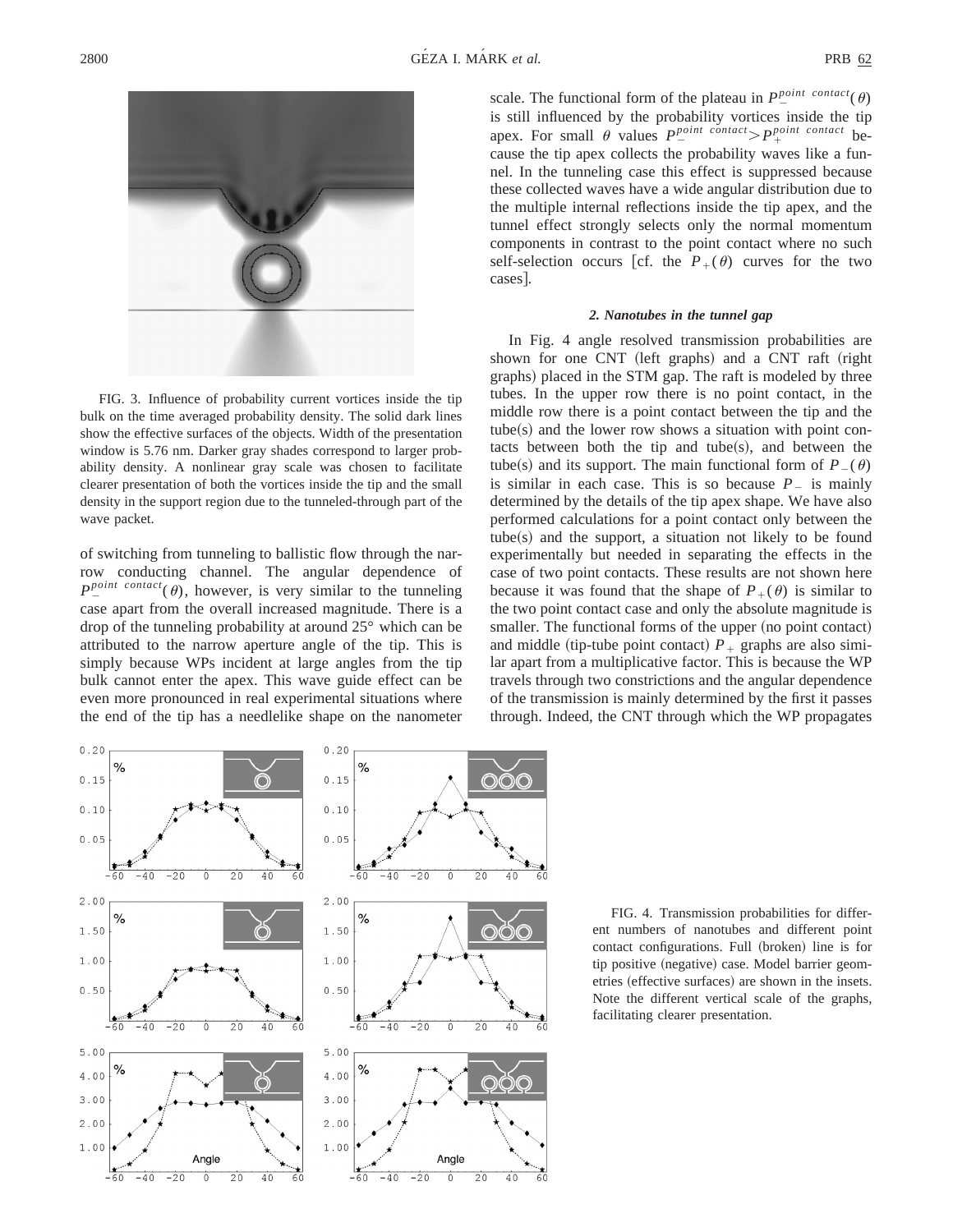widens the angular wave vector distribution of the WP. We can say that the wave barely remembers its original incidence angle by the time it reaches the second junction. This reasoning explains why the point contact specific angular dependence  $(cf. Sec. IV A 1)$  shows up only in the case of  $tube(s)$ -support point contact but not for the tip-tube(s) point contact, where a tunneling specific angular dependence remains even though one of the constrictions is actually a point contact.

The  $P_+(\theta)$  functions for the raft model (Fig. 4, right panels) have a diffraction-grating-like characteristic shape for all point contact arrangements. We can observe a strong peak around the normal incidence and smaller shoulders around  $30^{\circ} - 40^{\circ}$ . This diffraction-grating-like behavior is caused by interference between the resonant states of the individual tubes. In a real 3D case this behavior is probably less significant for metallic CNTs, than for semiconducting CNTs because the charge can spread along the metallic CNT easily and this reduces the resonant character of the states on the CNT.

## **B. Effective tunnel distances**

To gain better insight into the results presented in the previous subsections, it is instructive to compare our 2D transmission probabilities with those for a simple planeplane  $(1D)$  case. With the help of the plane-plane model an *effective tunnel distance d<sub>eff</sub>* will be defined.

The plane-plane tunneling can be solved as a 1D problem.<sup>30</sup> The tunneling probability for a 1D WP with  $k_0$  $>0$  is

$$
P_{1D} = \int_0^\infty |\varphi_0(k, k_0, a) T(k)|^2 dk, \tag{2}
$$

where  $k_0$  and  $a$  are the mean wave number and width of the initial WP,  $\varphi_0(k, k_0, a)$  is the momentum representation of the initial WP and  $T(k)$  is the transmission coefficient of the 1D barrier. A step potential (cf. Sec. II) is defined by its height  $V_0$  and width *d*. This means that  $P_{1D}$  is uniquely characterized by the variable set  $\{k_0, a, V_0, d\}$  for this type of barrier.

If the WP is incident on a plane-plane barrier not from the normal but from an oblique direction then its transmission probability is determined by the normal component  $k_{z0}$  of its wave vector  $k_0 = (k_{x0}, k_{z0}) = (k_0 \sin \theta, k_0 \cos \theta)$ . Due to the constant potential in the region from which the WP is launched, we may write the translational kinetic energy of the WP as  $E_0 = |\vec{k}_0|^2/2 = k_{x0}^2/2 + k_{z0}^2/2$ . So we can define its transverse and normal translational kinetic energy components by

$$
E_0 = E_{x0} + E_{z0} = E_0 \sin^2 \theta + E_0 \cos^2 \theta.
$$
 (3)

The transmission probability of the plane-plane barrier depends only on the  $E_{z0}$  normal energy component of the WP:

$$
P_{plane-plane}(E_0, \theta, a, V_0, d) = P_{1D}(E_{z0}, a, V_0, d). \tag{4}
$$



FIG. 5. Effective tunnel distances for different number of nanotubes and for  $(a)$  tip positive and  $(b)$  tip negative cases. Inset: the points are the calculated  $P_+(\theta)$  values for different angles [same curve as on Fig. 2(a)]. The solid line is the transmission for a wave packet incident from the *normal direction* with  $E_0 = 5 \cos^2 \theta$  eV energy. See the text for details.

Using this formulation we can associate with any transmission function  $P_{2D}(E_0, \theta)$  a (generally energy and angle dependent) effective tunnel distance  $d_{eff}(E_0, \theta)$  by the equation

$$
P_{2D}(E_0, \theta) = P_{1D}(E_0 \cos^2 \theta, a, V_0, d_{eff}).
$$
 (5)

Figure 5 shows the  $d_{eff}(\theta)$  functions for different STM situations.  $d_{eff}$  is a nearly constant 0.52 nm for the STM tunnel junction with no CNT present at an infinitesimal tip positive bias. This tells us that the barrier consisting of a plane and a hyperbolic tip with 0.5 nm radius at 0.409 nm distance is approximately equivalent for WPs defined in Sec. III A to a plane-plane barrier with  $d_{eff}$ =0.52 nm. This constant value of the effective tunnel distance is a justification for using a 1D model for describing the functioning of the STM in front of a flat surface. The reason behind this is the negligible mixing of the normal and transverse momentum components. This separability of the momentum components is further demonstrated in the inset of Fig. 5. The points are the calculated  $P_+(\theta)$  values for different angles [the same curve as on Fig.  $2(a)$ ]. The solid line is the transmission for a WP incident from the *normal direction* with  $E_0$  $=$  5 cos<sup>2</sup> $\theta$  eV energy. The good match of these two curves shows that tunneling through this barrier is only negligibly influenced by the transversal momentum.

All other *deff* curves of Fig. 5 show a considerable angle dependence, which is the effect of the larger normaltransverse momentum mixing. In the case of the  $P_-(\theta)$ curves this mixing is largely dominated by the vortices inside the tip apex. Hence functional forms of  $P_-(\theta)$  curves are very similar to each other independently of the presence and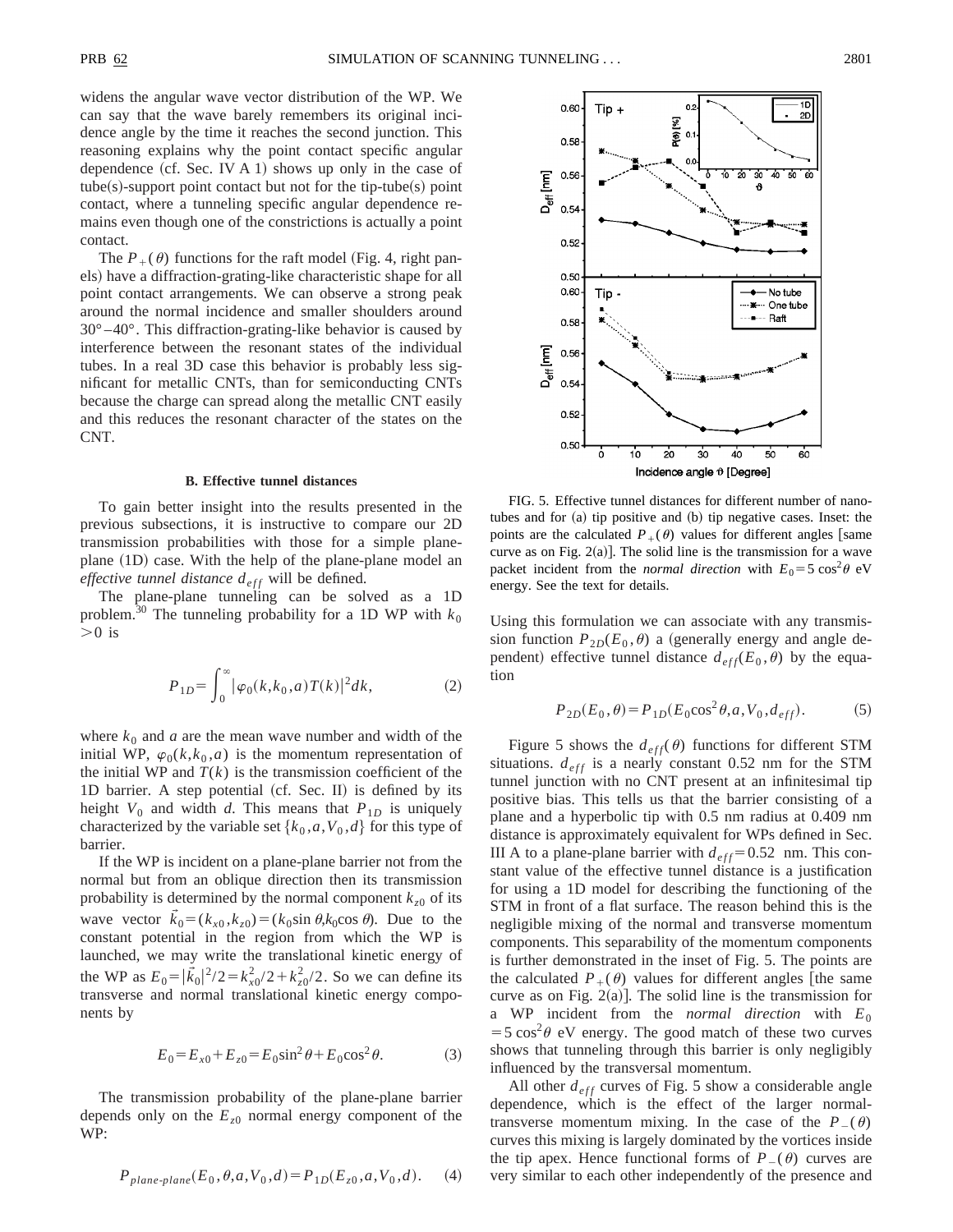

FIG. 6. Energy dependent transmission of a wave packet incident from the normal direction for tip positive and tip negative 1 V bias potential. Full (broken) lines are for one (zero) nanotube. The zero of the energy scale is fixed at the band bottom of the *launching side* of the wave packet. On this energy scale the states between  $E=4$  eV and  $E=5$  eV (shaded region on the figure) always contribute to the tunnel current at zero temperature.

number of CNTs in the junction. The presence of  $CNT(s)$ introduces only a constant shift in  $d_{eff}$  of about 0.027 nm, although the tip-support distance is increased by 1.335 nm by inserting the CNTs. For tip positive infinitesimal bias, however, the transmission of the raft is markedly different from that of the single tube: the diffraction-grating-like behavior that was already discussed in Sec. IV A 2 is clearly visible.

## **C. Tunneling with nonvanishing bias**

To model the nonvanishing bias an electrostatic potential calculated by the capacitance matrix method $^{24,25}$  was added to the jellium potential. The sign of the potential was always set in agreement with the WP incidence direction, i.e., the WP was always launched opposite to the electric field,  $E \cdot k_0$  < 0. For a positive (negative) tip the WP was always launched from the support (tip). Thus different potentials are experienced by the WPs coming from the two directions; hence the angular integrals of  $P_+(\theta)$  and  $P_-(\theta)$  need no longer be equal and this causes an asymmetry in the calculated  $I(V)$  curves. All three objects [tip, CNT(s), and support] are assumed to be perfect conductors for the electrostatic field calculation. For metallic CNTs this is a plausible assumption because of their small screening length.<sup>31,32</sup> In nonmetallic tubes the electrons cannot move freely along the tube axis. Thus our perfectly conducting ring model is valid for the semiconducting tubes if only the electrons can move freely along the circumference of the tube. The *Usupport* and  $U_{tip}$  potentials are fixed by the STM setup:  $U_{support}$  $=0, U_{tip} = U_{bias}$ .

The  $U_{tube}$  potential was determined by assuming charge neutrality. This condition gives  $U_{tube} = 0.376 U_{bias}$  for the single CNT and  $U_{tube} = 0.288 U_{bias}$  for the CNT raft.

# *1. Energy dependence of transmission*

Figure 6 shows the incidence energy dependence of the transmission probability of WPs with normal incidence through a STM tunnel junction with no CNT present and through a CNT for tip positive and tip negative 1 V biases. The zero of the energy scale is fixed at the bottom band of the *launching side* of the WP for both polarities. On this energy scale the states between  $E=4$  eV and  $E=5$  eV (shaded region on the figure) contribute to the tunnel current at zero temperature. The transmission for the STM tunnel junction with no CNT present follows an exponential-like energy dependence characteristic of plane-plane tunneling (cf. Sec. IV B). The presence of a CNT, however, causes a plateau to appear between 3.8 and 5 eV. This plateau is a sign of resonant tunneling<sup>13</sup> caused by the two tunnel interfaces.<sup>12</sup>

#### *2. Tunnel current calculation*

To estimate the tunnel current flowing through a real 3D junction we have to make some assumptions about the behavior of the system in the direction perpendicular (*y* direction) to our 2D calculation plane  $(xz)$  plane). To this end, we have used the following simple approximations. (i) The *y* diameter of the tunneling channel at the tip apex is assumed to be a constant  $0.2$  nm.  $(ii)$  The transmission is assumed to depend on the in-plane and perpendicular-to-the-plane angles independently. (iii) The perpendicular-to-the-plane angle dependence is taken to be the same as that of a plane-plane system (see Sec. IV  $B$ ).

After calculating the total 3D  $P(U_{bias}, \tilde{k})$  transmission probability in the above approximation, the tunnel current is

$$
I(U_{bias}) = \frac{1}{4\pi^3} A_{WP}^{eff} \int_{\text{allowed}} P(U_{bias}, \vec{k}) k_z d\vec{k},
$$

where  $A_{WP}^{eff}$  is the effective lateral  $(xy)$  area of the WP defined as

$$
A_{WP}^{eff} = \frac{1}{\left(\int_{-\infty}^{+\infty} \rho_{WP}(x_0, z, t=0) dz\right)^2}
$$

and  $x_0$  is the initial x position of the center of the WP.

Assuming a free-electron-like  $E(\vec{k})$  relation and density of states (DOS), the allowed  $\vec{k}$  space region is the region between the  $E = E_F$  and  $E = E_F - U_{bias}$  hemispheres. *I*(*Ubias*) curves for the STM tunnel junction with no CNT present, for one CNT, and for three CNTs are shown in Fig.  $7(a).$ 

The absolute value of the current is higher than those measured in typical STS experiments. This is partly an artifact of the WP dynamical method attributed to the amplification effect<sup>33</sup> of the higher momentum components in the tunneling process. Further, experimental aspects of this higher than usual tunnel current are given in Sec V below.

All  $I(U_{bias})$  curves of Fig. 7(a) show some degree of asymmetry. These asymmetries are better displayed in the  $I(U_{bias})+I(-U_{bias})$  graphs of Fig. 7(b). Note that, while the asymmetry of the STM tunnel junction with no CNT present shows a linear *Ubias* dependence and its magnitude is only 2.5%, the asymmetry of the tunnel gaps with CNTs increase with  $U_{bias}$  and reach a value of more than 20% at 1 V bias. It should be emphasized that these asymmetries are of pure geometrical origin because of the free-electron-like DOS assumption.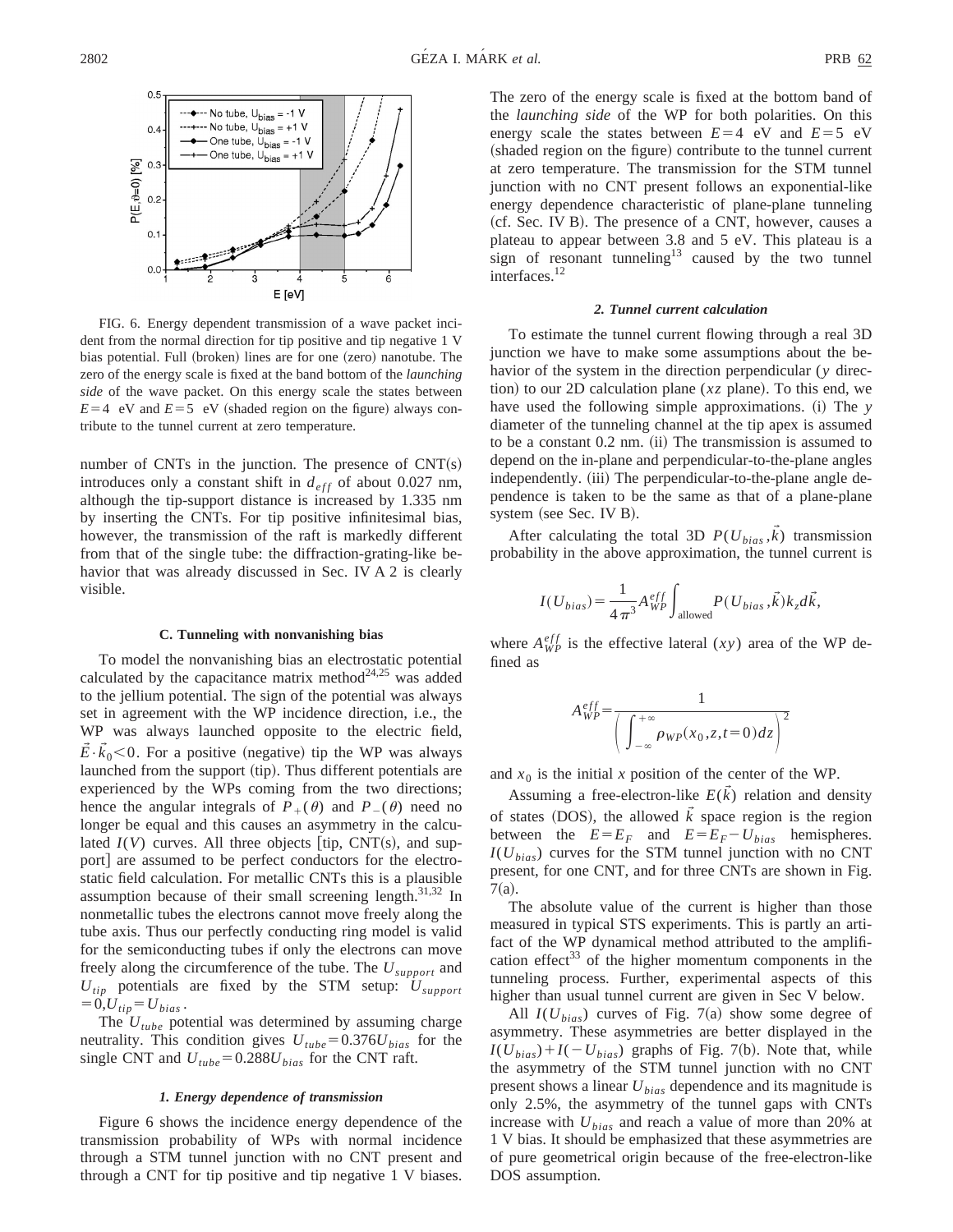

FIG. 7. (a) Tunnel current as a function of applied bias for a STM tunnel junction with no nanotube present, for one nanotube, and for a nanotube raft. (b) Tunnel current asymmetries for the curves in  $(a)$ .

#### **V. DISCUSSION**

The experimental STS curves<sup> $7-11$ </sup> of CNTs frequently show some degree of asymmetry with respect to bias voltage polarity. In some cases this asymmetry has been attributed to charge transfer between the Au substrate and the  $CNT.^{7}$ Asymmetry was observed in STS measurements of CNTs on  $HOPG<sub>1</sub><sup>9,11</sup>$  too, where charge transfer should be very limited. The degree of asymmetry is a variable quantity even for measurements reported within the same paper. According to the simulation results presented above, two possible reasons for asymmetry in the STS data are as follows: (i) effects arising from the particular tip geometry, (ii) effects arising from point contact during imaging and/or during STS measurements. The very end of an STM tip may have a shape that deviates drastically from the idealized geometry used in our model. However, a more complex tip may be generated by considering the tip as being composed of several idealized tips. This kind of approach was used earlier for analyzing multiple tip effects $34,35$  in atomic resolution STM images. In the framework of our model it follows from this approach that the particular tip shape will influence the structure of the vortices produced in the tip and by this can modify the particular shape of the  $P_-(\theta)$  function. This kind of effect is expected to influence the negative side of the STS curve when positive polarity means tunneling from sample to tip. Due to the fact that the tip acts like a ''waveguide,'' the width/length ratio of the active microtip, i.e., of the tip that is really responsible for the tunneling, may also have a role in deciding the characteristic vortex structure. The second kind of asymmetry source is the point contact between the CNT



FIG. 8. Constant current topographic STM image of a MWCNT on HOPG,  $I_t$ = 1.02 nA,  $U_g$ = 100 mV. The line cut shown runs along the black line in the image; the two crosses label the positions of the markers shown in the line cut.

and its support; in fact, this means that there are two point contacts: one at the STM tip/CNT interface—this will influence the magnitude of the tunneling current—and the second one at the CNT/support interface. This latter one is produced by pressure exerted by the STM tip on the top of the CNT. Recent theoretical arguments suggest that differences in the electronic structure of the CNT and of the metal that is within tunneling distance may introduce an additional energy barrier of 10 eV. $36$  This may lead to reduction of the tunneling gap over the CNT and to compression of the CNT between the STM tip and the support. The second point contact ~CNT/support! will introduce asymmetry in the STS spectra. In this case unusual features are expected on the positive side of the STS spectrum when tunneling takes place from sample to tip, while the negative side will not differ in shape from symmetric spectra but the magnitude of the tunneling current will increase significantly. These expectations are fulfilled by the experimental data reported in Ref. 11. This second kind of asymmetry is expected to show up in those STS measurements for which larger tunneling current values were used while establishing the position of the STM tip before the feedback loop was switched off. If the transmission through the system STM tip/CNT/support is low, then during the constant current imaging operation (when the width of the tunneling gap used during the STS measurement is also determined) the tip can come into mechanical contact with the topmost part of the CNT. When this occurs, the topographic image will not be drastically altered. The compression effects may be visible in transverse line cuts taken across the CNT like the one shown in Fig. 8. Although it may affect the image quality, the point contact will not impede achieving atomic resolution imaging, as in Fig. 9, taken at a slightly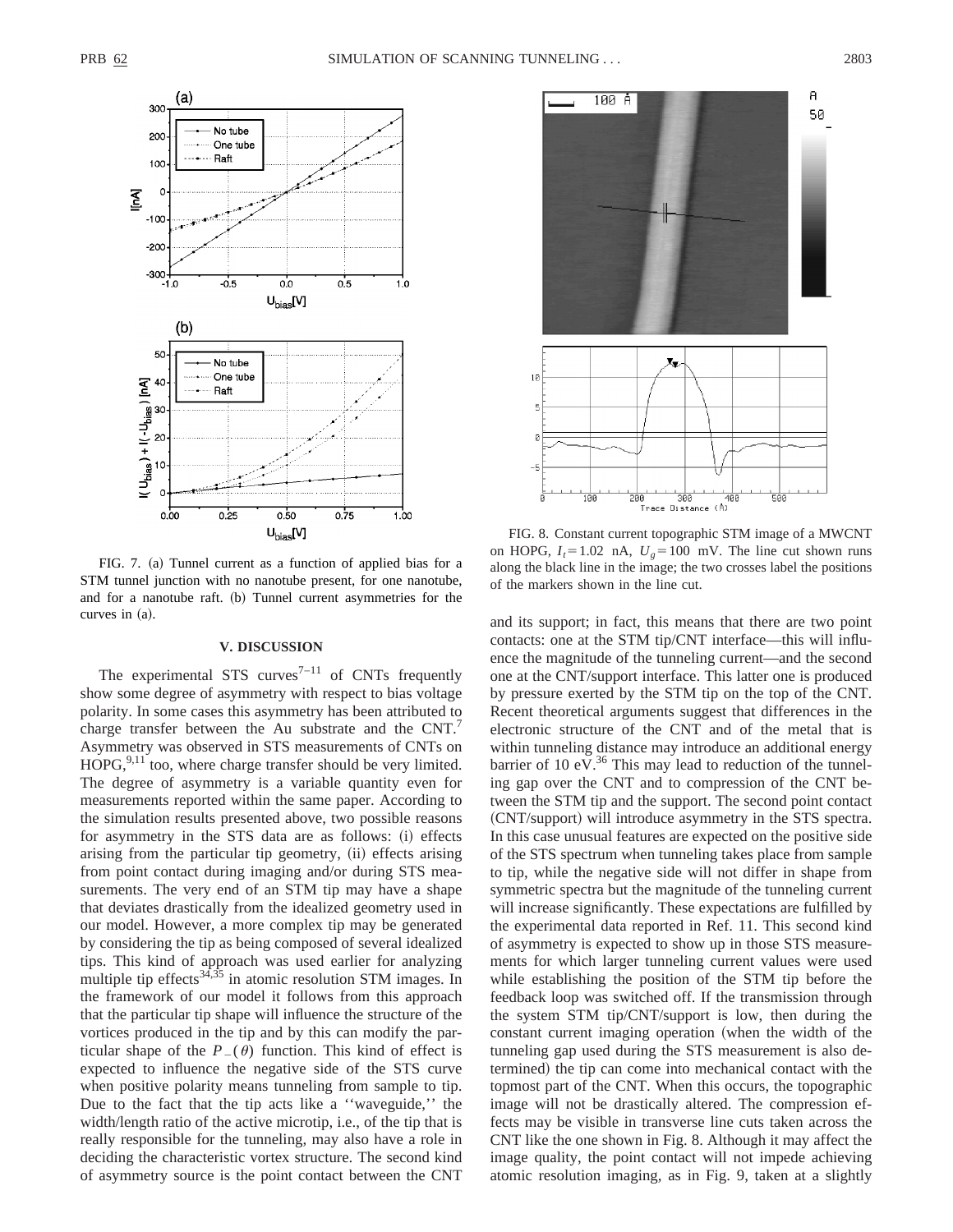

FIG. 9. Atomic resolution, constant current, topographic image taken on the topmost region of the carbon nanotube shown in Fig. 8.  $I_t$ =1.0 nA,  $U_\varphi$ =100 mV. Note the three lines oriented along the the directions in which the  $\beta$  sites (visible in the STM images of graphite) are aligned. The line cut clearly shows the curvature of the nanotube and the atomic corrugation. Some blurring is present in the image due to the mechanical contact of the tip with the nanotube.

smaller tunneling current as compared with Fig. 8. This is in agreement with earlier point contact atomic resolution achieved on HOPG.15 These findings show that topographic STM images and STS curves are best accompanied by line cuts taken across the CNT investigated. Frequently, current imaging tunneling spectroscopy (CITS) is used to acquire spectroscopic data in several (or every) pixel points that compose a STM image. When performing CITS the feedback loop is switched on and off for every pixel, but, again, the value of the STM gap is selected during the acquisition of the topographic information. It may happen that for different points of the image the width of the tunneling gap will be different, as in the case of rafts of CNTs.<sup>11</sup> If this happens symmetric and asymmetric STS curves may be measured over the same CNT. Beyond the effects arising from point contact, it follows from Fig. 5 that the particular arrangement of the CNTs in a raft or a bundle will leave its fingerprint on the shape of the STS curves.

As we noted in Sec. IV C 2, the absolute values of our calculated currents are higher than those in STS measurements. In STM experiments the tunneling gap is determined in topographic mode. This means that a 1 nA current is expected at, say, 0.1 V bias at a gap of 0.4 nm. Now, when  $U_{bias}$  is increased without modifying the gap value—which does not happen during normal, topographic imaging, because the feedback loop would correct it automatically—it results in a strong increase of the tunneling current. This is the reason, when doing spectroscopy, for choosing a ''starting gap'' large enough that at the edges of the voltage range the allowable current limit of the electronics is not exceeded. Furthermore, if a certain energy density is exceeded in the tunneling channel, then permanent modifications of the sample and/or tip structure may occur, which will alter the shape of the spectroscopic curve.

#### **VI. CONCLUSION**

We have calculated incidence angle and energy dependent wave packet transmission coefficients through a STM junction model containing various configurations of carbon nanotubes. From the 2D scattering calculated from the time dependent Schrödinger equation, 3D transmission coefficients are derived by assuming no mixing of the wave packet momentum components along the tube axis and perpendicular to the tube axis. The total tunnel current at a given bias is calculated by the statistical average of probability currents for all wave packets, assuming a free electron dispersion relation.

It was found that for tip negative bias (the wave packet approaching the tunnel junction from the tip) the angular dependence of the transmission is mainly determined by the tip shape. The particular tip shape determines the probability current vortices inside the tip and this effect introduces an asymmetry on the negative side of the STS spectrum.

For tip positive bias (the wave packet approaching the tunnel junction from the support), however, the angular dependence of the transmission depends strongly on the nature of the nanosystem placed in the STM gap. The tip positive transmission of a STM tunnel junction with no nanotube present can be well represented by a plane-plane model, while all other configurations studied show a considerable amount of normal-transverse momentum mixing. The angular dependence of the transmission of the nanotube raft shows a diffraction-grating-like behavior.

Point contacts between the nanotube and its support caused by mechanical pressure exerted by the STM tip cause an asymmetry to appear on the positive side of the STS spectrum.

To our knowledge the present calculation is the first to yield tunnel current directly comparable to experimental data for carbon nanotubes. While for a STM tunnel junction with no nanotube present the calculated STS spectrum shows only a small linear in *Ubias* asymmetry, for nanotubes there are considerable degrees of asymmetry present in the *I*(*V*) curves. Because of the free electron DOS assumption these asymmetries are of purely geometrical origin.

# **ACKNOWLEDGMENTS**

This work was supported by the Belgian Federal OSTC PAI-IUPAP P4/10 program and the Hungarian OTKA Grant No. T 30435. G.I.M. and L.P.B. gratefully acknowledge a grant from the Belgian Federal OSTC and hospitality at FUNDP, Namur.